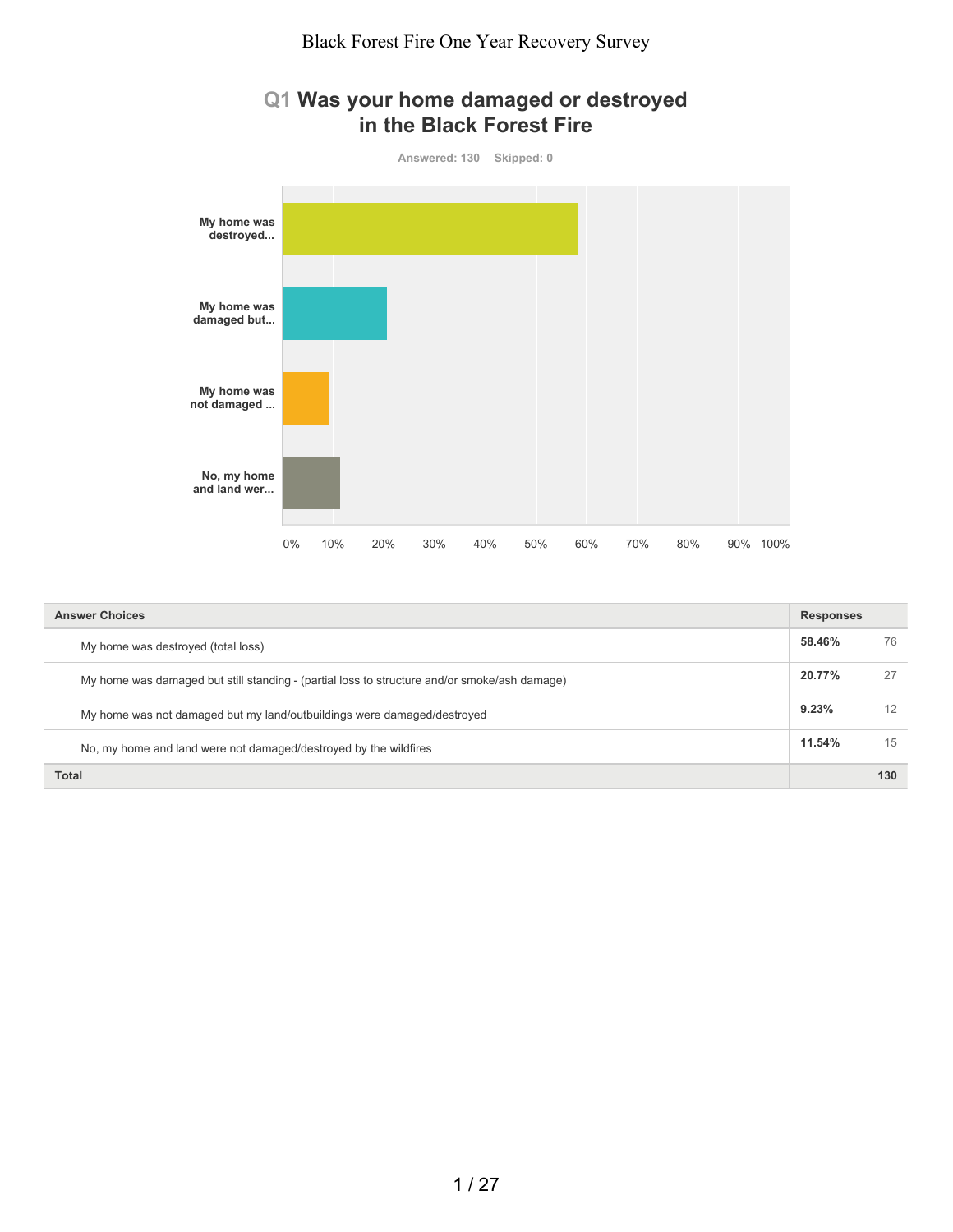## **Q2 Have you filed a claim with your insurance company?**

**Answered: 102 Skipped: 28**



| <b>Answer Choices</b>    | <b>Responses</b>     |
|--------------------------|----------------------|
| Yes                      | 100.00%<br>102       |
| <b>No</b>                | $0.00\%$<br>$\Omega$ |
| I did not have insurance | $0.00\%$<br>$\Omega$ |
| <b>Total</b>             | 102                  |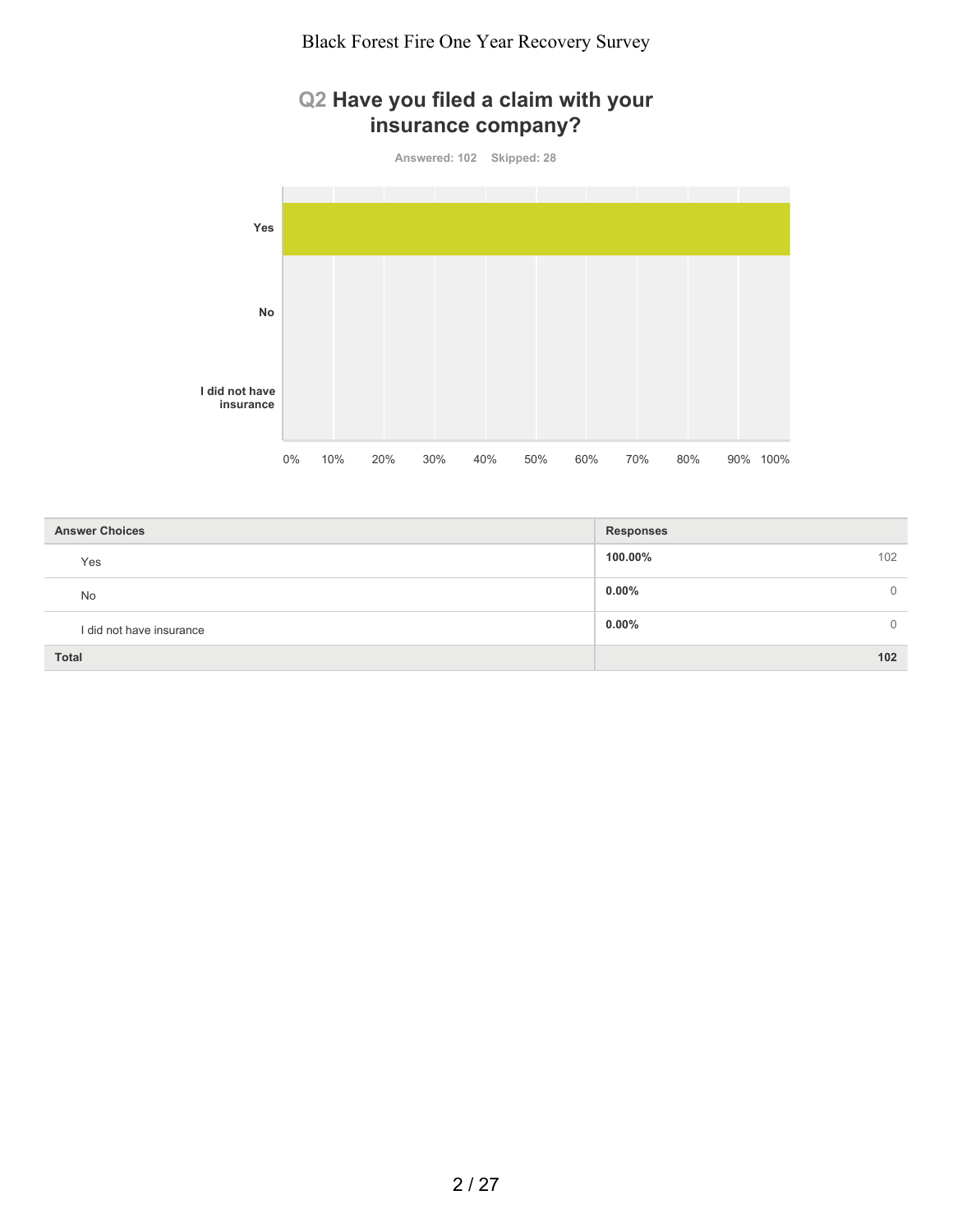



| <b>Answer Choices</b>                  | <b>Responses</b> |     |
|----------------------------------------|------------------|-----|
| Rent                                   | 0.98%            |     |
| Own (This is my primary residence)     | 97.06%           | 99  |
| Own (This is not my primary residence) | 1.96%            | 2   |
| <b>Total</b>                           |                  | 102 |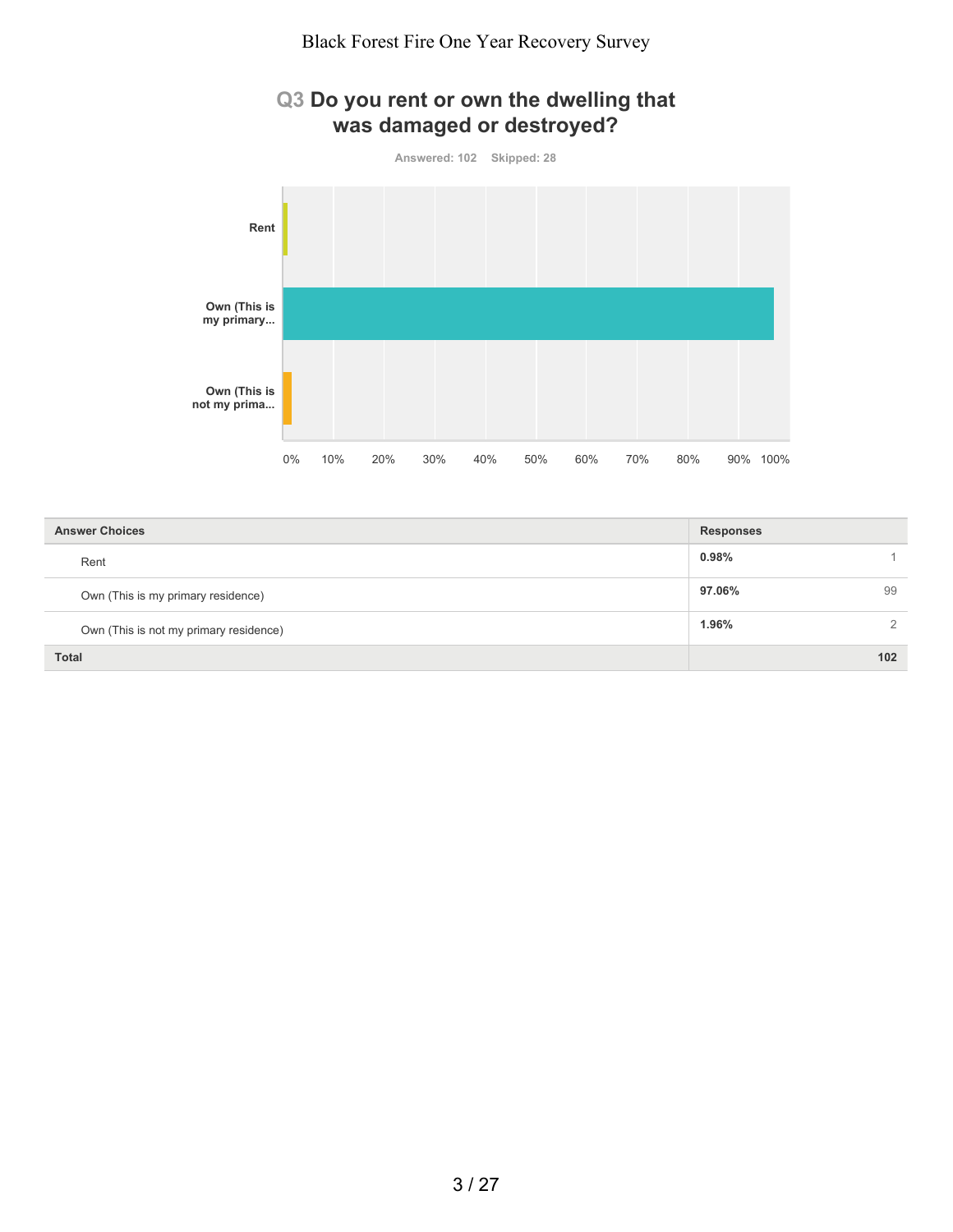

#### **Q4 What is the name of your insurance company?**

| <b>Answer Choices</b> | <b>Responses</b> |   |
|-----------------------|------------------|---|
| AAA                   | 1.02%            |   |
| <b>Nistate</b>        | 7.14%            | - |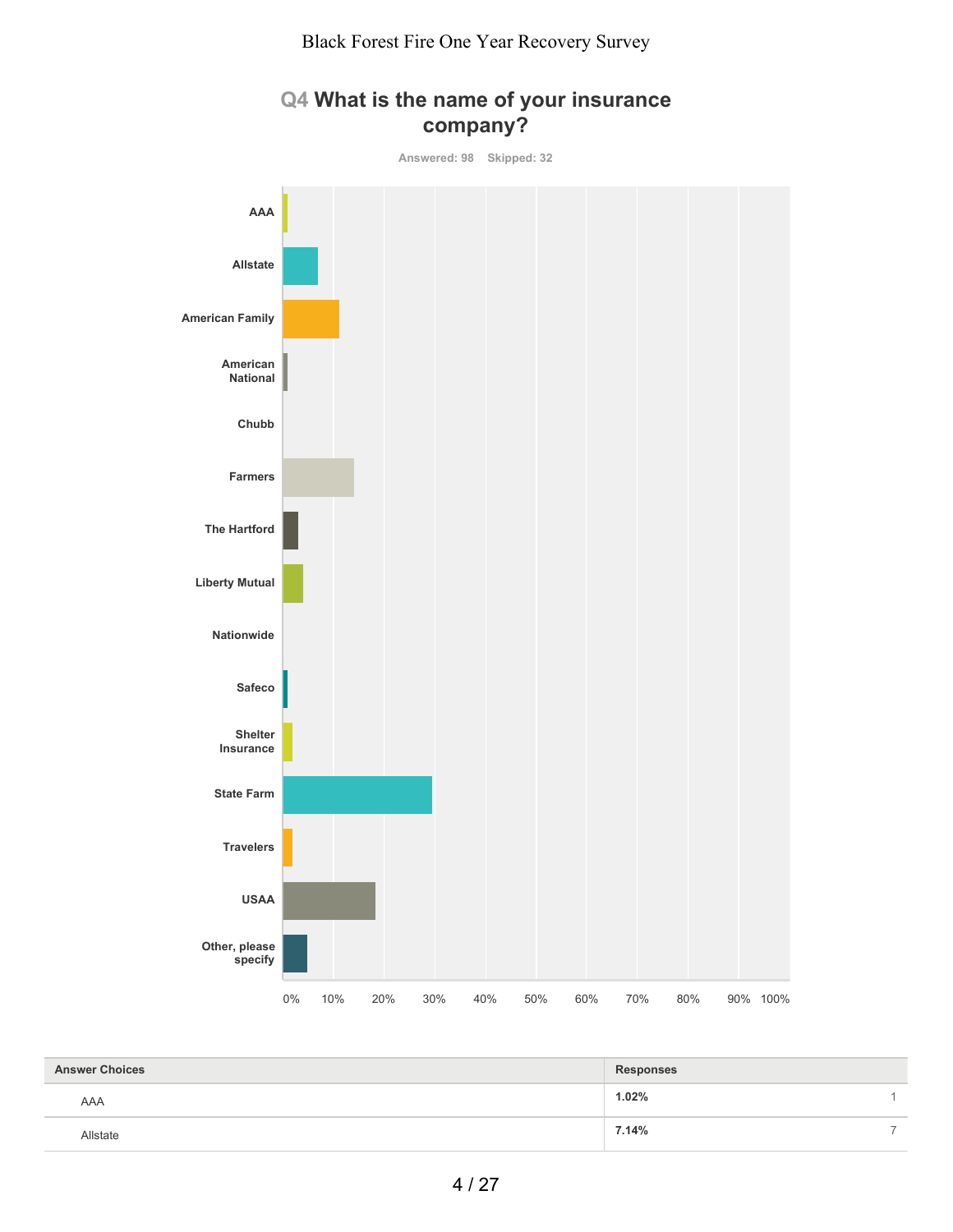| American Family       | 11.22%   | 11             |
|-----------------------|----------|----------------|
| American National     | 1.02%    | $\mathbf{1}$   |
| Chubb                 | $0.00\%$ | $\overline{0}$ |
| Farmers               | 14.29%   | 14             |
| The Hartford          | 3.06%    | 3              |
| <b>Liberty Mutual</b> | 4.08%    | $\overline{4}$ |
| Nationwide            | $0.00\%$ | $\overline{0}$ |
| Safeco                | 1.02%    | $\mathbf{1}$   |
| Shelter Insurance     | 2.04%    | $\overline{2}$ |
| State Farm            | 29.59%   | 29             |
| Travelers             | 2.04%    | $\overline{2}$ |
| <b>USAA</b>           | 18.37%   | 18             |
| Other, please specify | 5.10%    | 5              |
| <b>Total</b>          |          | 98             |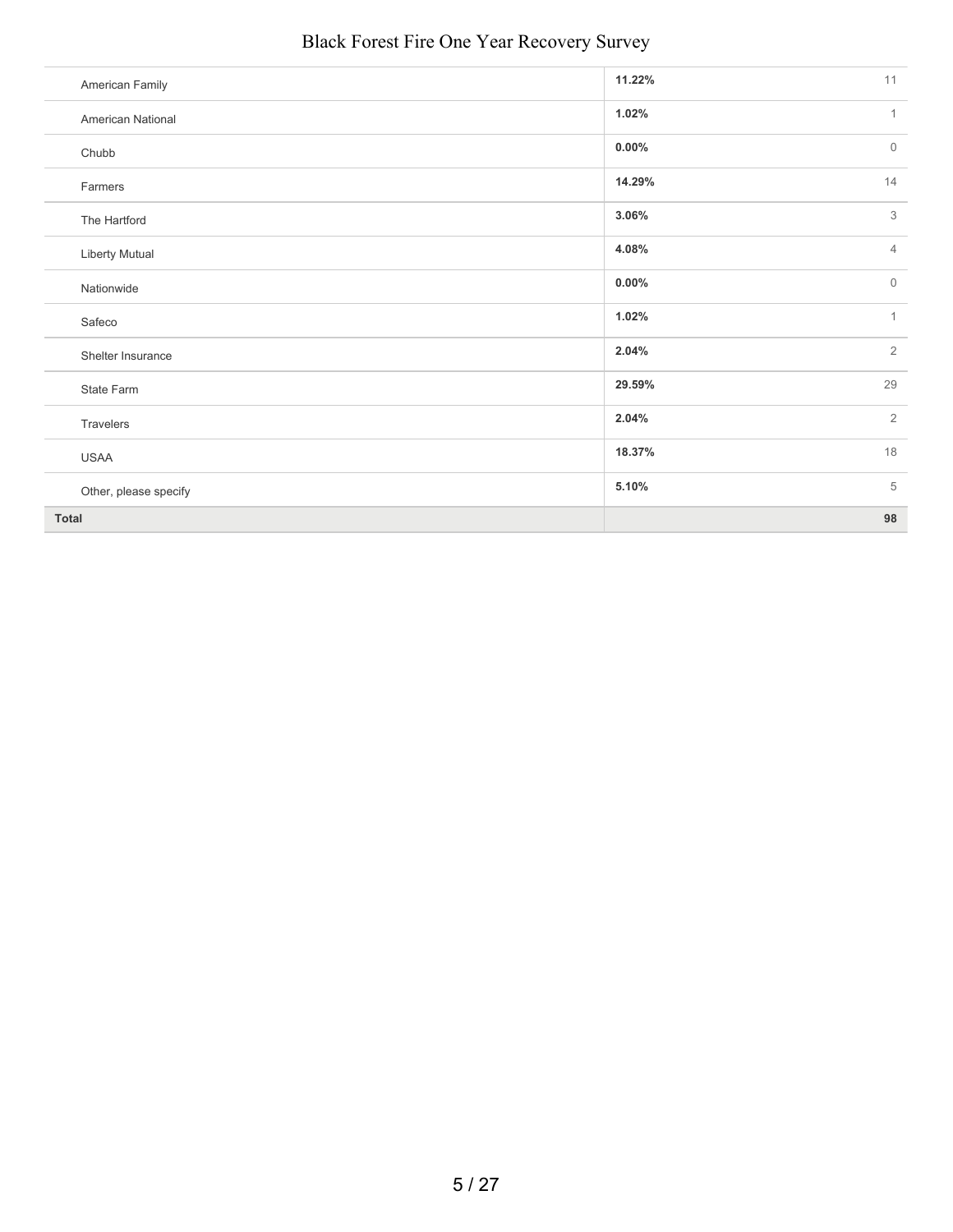#### **Q5 Based on your experience with your claim, would you recommend your insurance company to a friend, relative or co-worker?**

**Answered: 98 Skipped: 32 Yes No** 0% 10% 20% 30% 40% 50% 60% 70% 80% 90% 100%

| <b>Answer Choices</b> | <b>Responses</b> |
|-----------------------|------------------|
| Yes                   | 73.47%<br>72     |
| No                    | 26.53%<br>26     |
| <b>Total</b>          | 98               |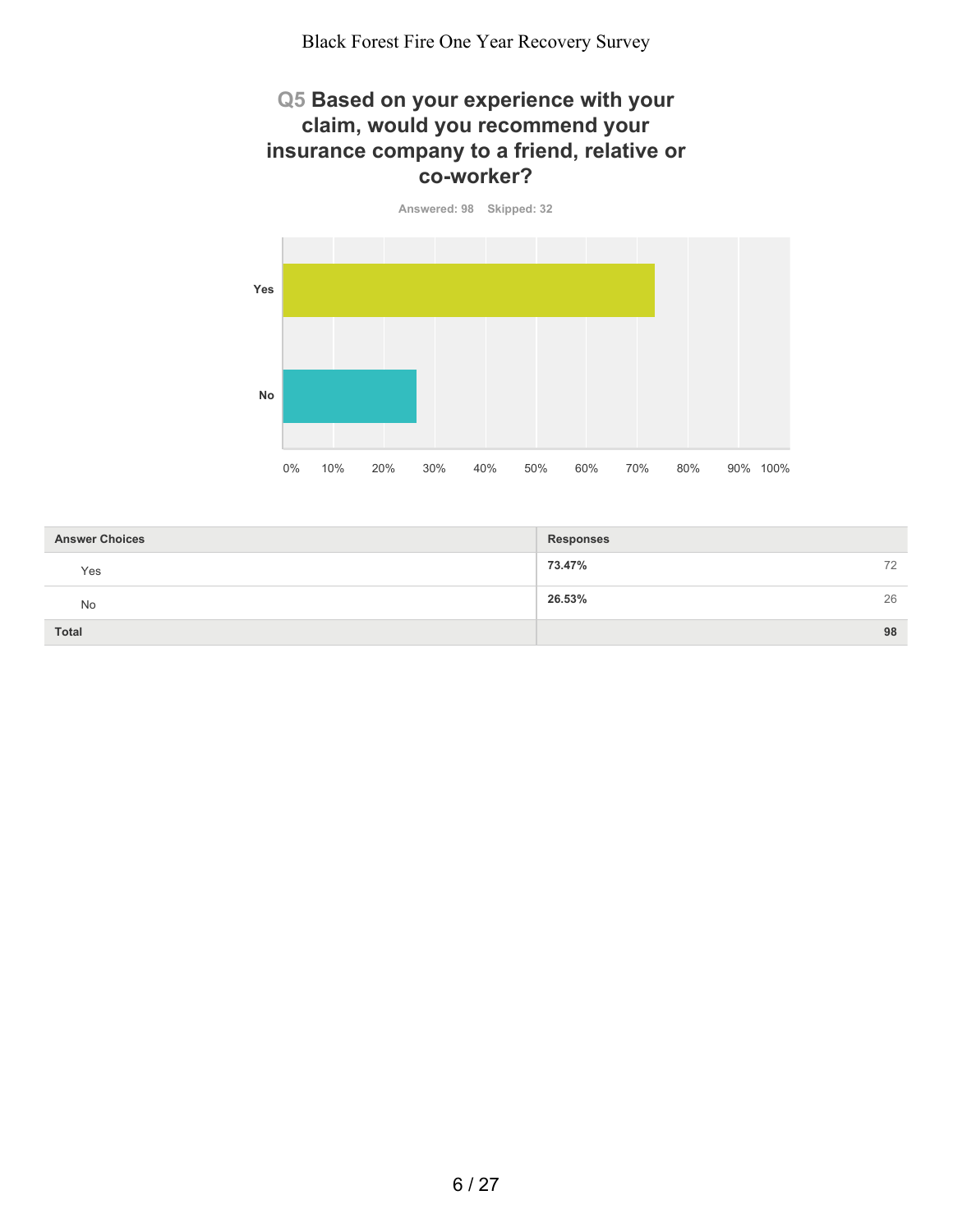## **Q6 Do you consider your insurance claim "settled" to your satisfaction?**



| <b>Answer Choices</b> | <b>Responses</b> |
|-----------------------|------------------|
| Yes                   | 36.73%<br>36     |
| No                    | 55.10%<br>54     |
| N/A                   | 8.16%<br>8       |
| Total                 | 98               |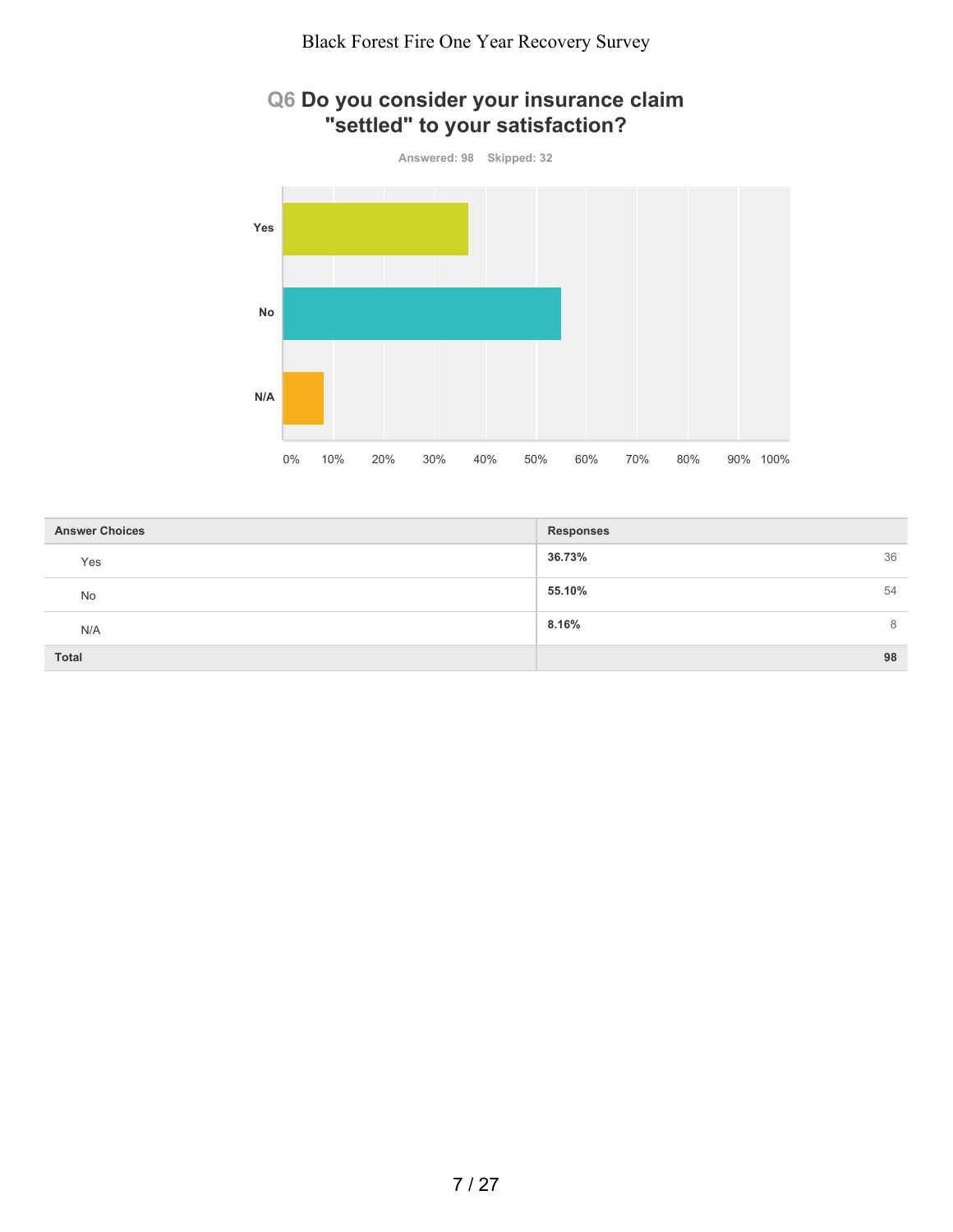

## **Q7 When did you settle your insurance claim?**

| <b>Answer Choices</b>                | <b>Responses</b> |               |
|--------------------------------------|------------------|---------------|
| We have not yet reached a settlement | 57.14%           | 56            |
| June 2013                            | 6.12%            | 6             |
| <b>July 2013</b>                     | 2.04%            | $\mathcal{D}$ |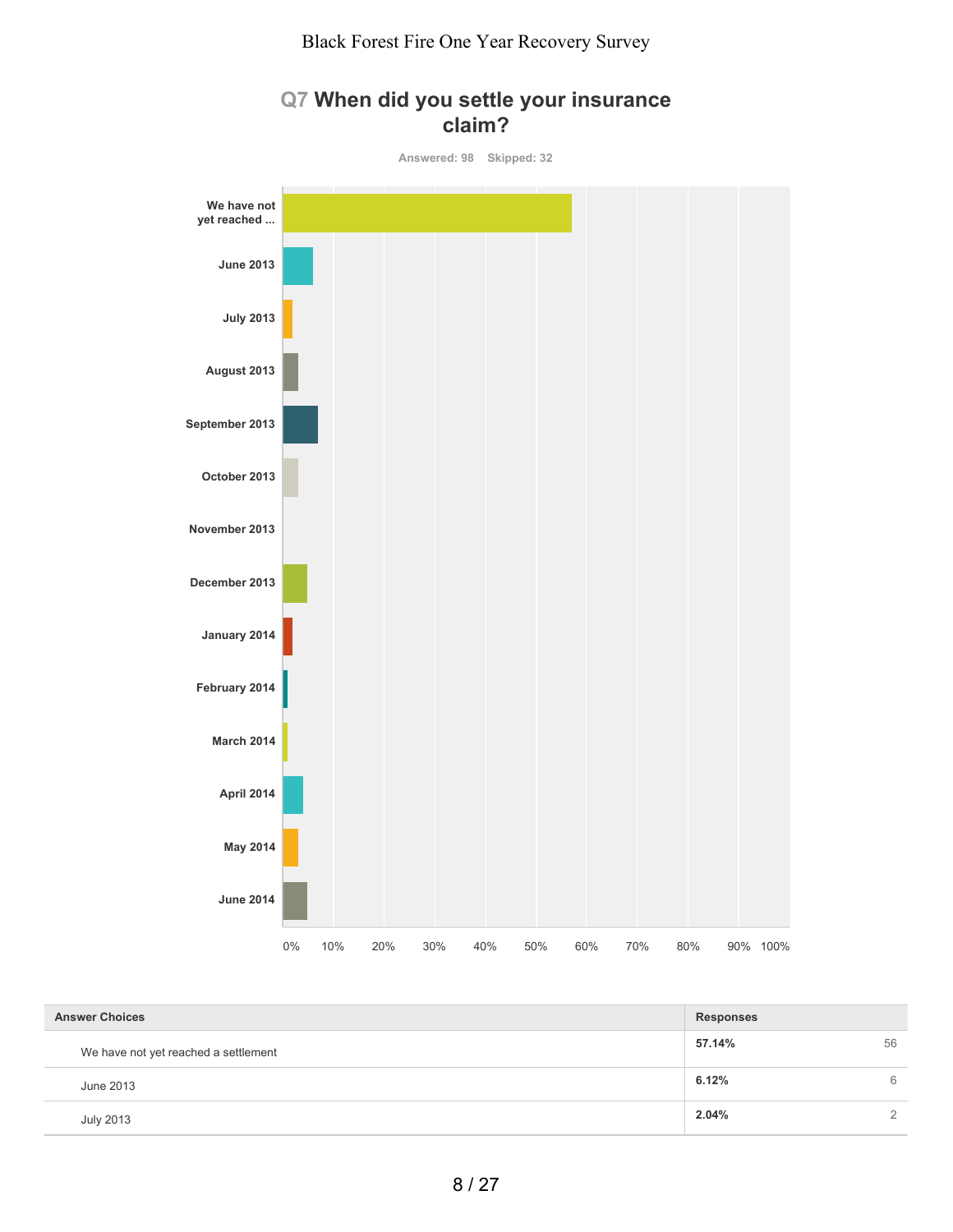| August 2013    | 3<br>3.06%                      |
|----------------|---------------------------------|
| September 2013 | 7.14%<br>$\overline{7}$         |
| October 2013   | 3.06%<br>3                      |
| November 2013  | $0.00\%$<br>$\mathsf{O}\xspace$ |
| December 2013  | 5<br>5.10%                      |
| January 2014   | $\overline{2}$<br>2.04%         |
| February 2014  | 1.02%<br>$\mathbf{1}$           |
| March 2014     | 1.02%<br>$\mathbf{1}$           |
| April 2014     | 4.08%<br>$\overline{4}$         |
| May 2014       | 3<br>3.06%                      |
| June 2014      | 5<br>5.10%                      |
| <b>Total</b>   | 98                              |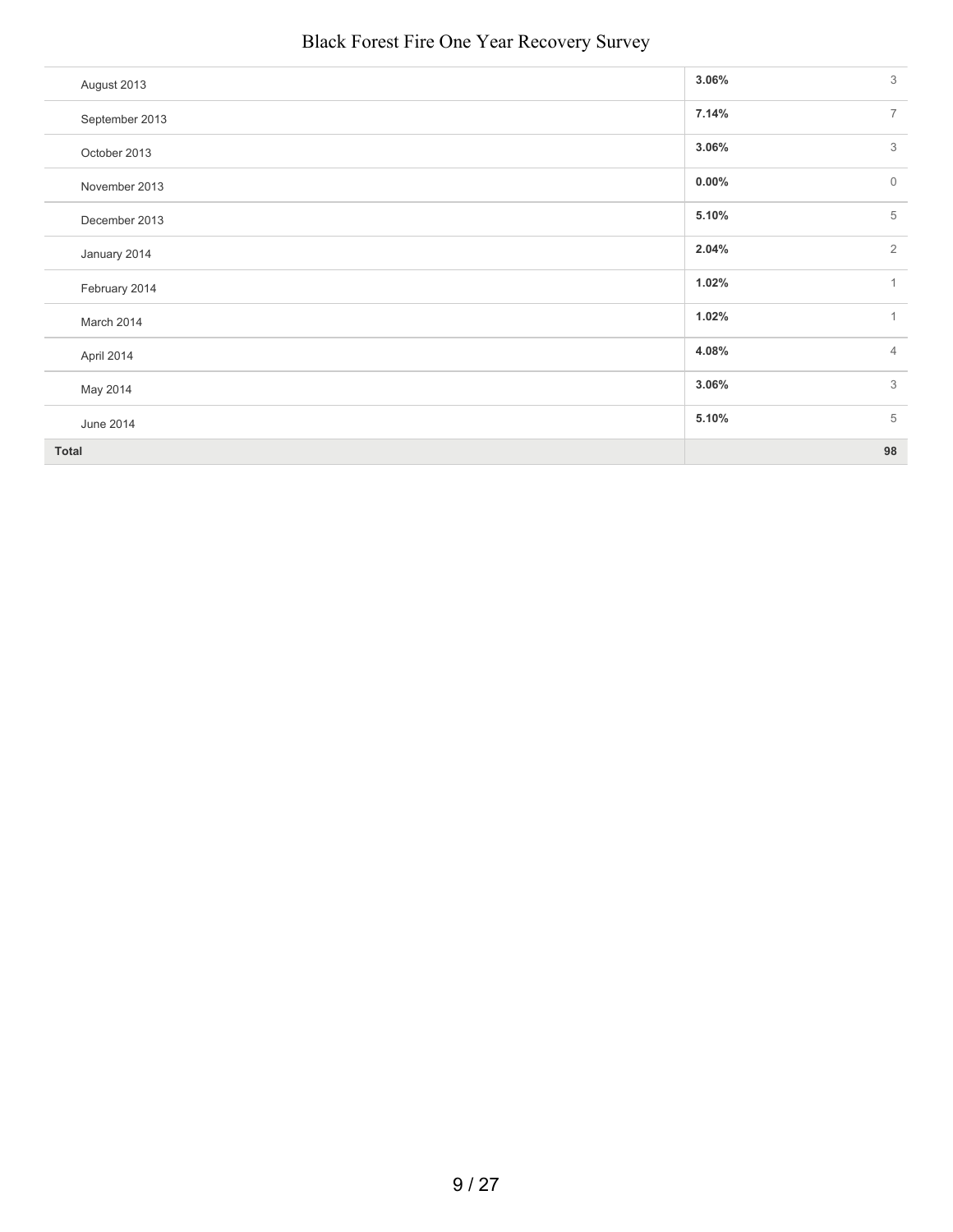## **Q8 Do you have enough insurance to cover the cost of repairing, replacing or rebuilding your house?**



| <b>Answer Choices</b> | <b>Responses</b> |
|-----------------------|------------------|
| Yes                   | 53.61%<br>52     |
| No                    | 46.39%<br>45     |
| <b>Total</b>          | 97               |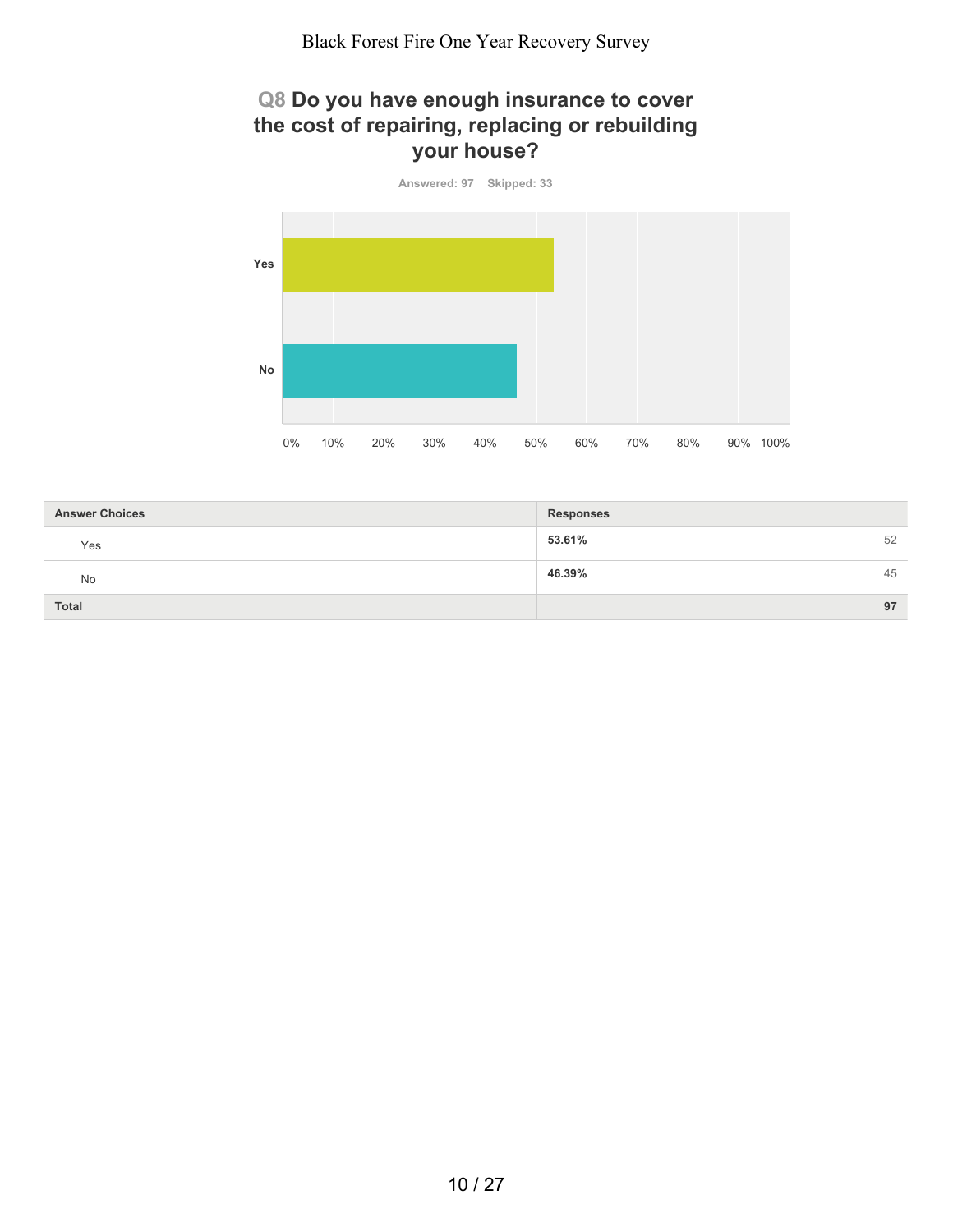## **Q9 Did a bank make you use all or part of your insurance funds to pay off or pay down your mortgage?**



| <b>Answer Choices</b> | <b>Responses</b> |
|-----------------------|------------------|
| Yes                   | 9.28%<br>9       |
| No                    | 54.64%<br>53     |
| Partially             | 1.03%            |
| N/A                   | 34<br>35.05%     |
| Total                 | 97               |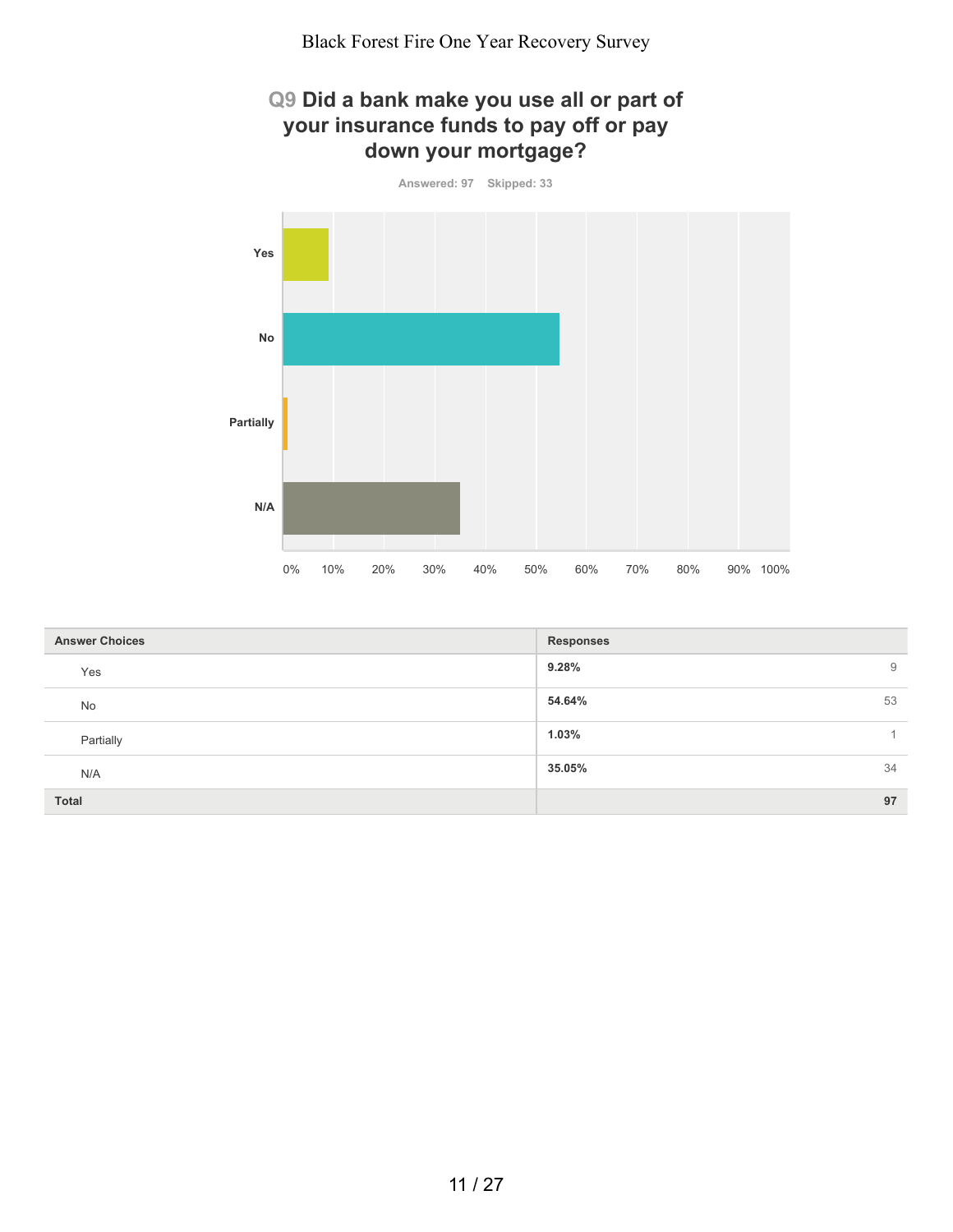#### **Q10 If your insurance policy has come up for renewal since the fire, did you get a cancellation notice?**



| <b>Answer Choices</b>                     | <b>Responses</b> |    |
|-------------------------------------------|------------------|----|
| Yes                                       | 3.09%            | 3  |
| No                                        | 72.16%           | 70 |
| My policy has not yet come up for renewal | 24.74%           | 24 |
| <b>Total</b>                              |                  | 97 |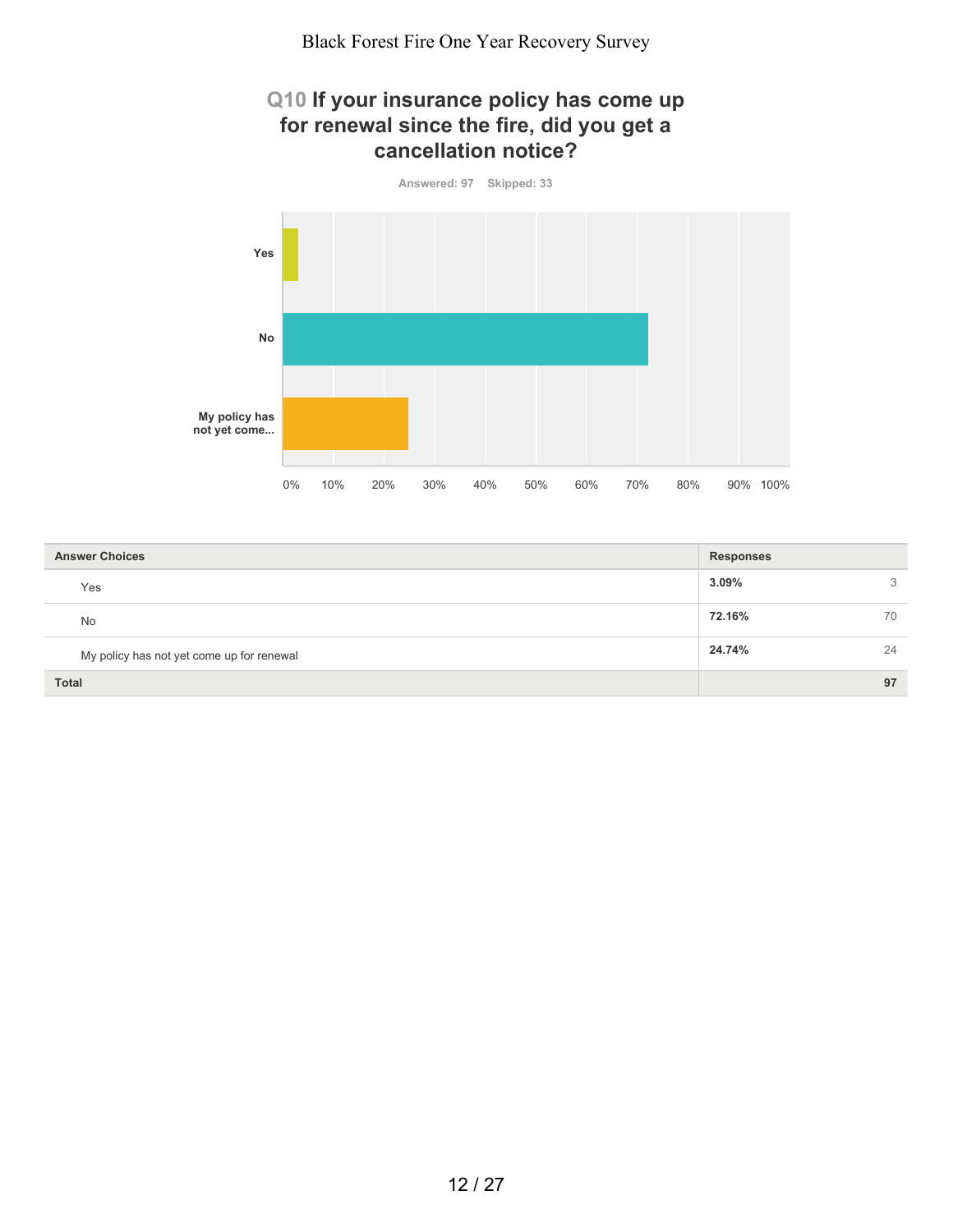

**Answered: 96 Skipped: 34 Yes, I am planning on... Yes, I have already aske... No need at this point -... No need - I am already (or...** 0% 10% 20% 30% 40% 50% 60% 70% 80% 90% 100%

| <b>Answer Choices</b>                                  | <b>Responses</b> |    |
|--------------------------------------------------------|------------------|----|
| Yes, I am planning on asking for an extension          | 8.33%            | 8  |
| Yes, I have already asked for an extension             | 21.88%           | 21 |
| No need at this point - I have 2 years of ALE coverage | 23.96%           | 23 |
| No need - I am already (or soon will be) back home     | 45.83%           | 44 |
| Total                                                  |                  | 96 |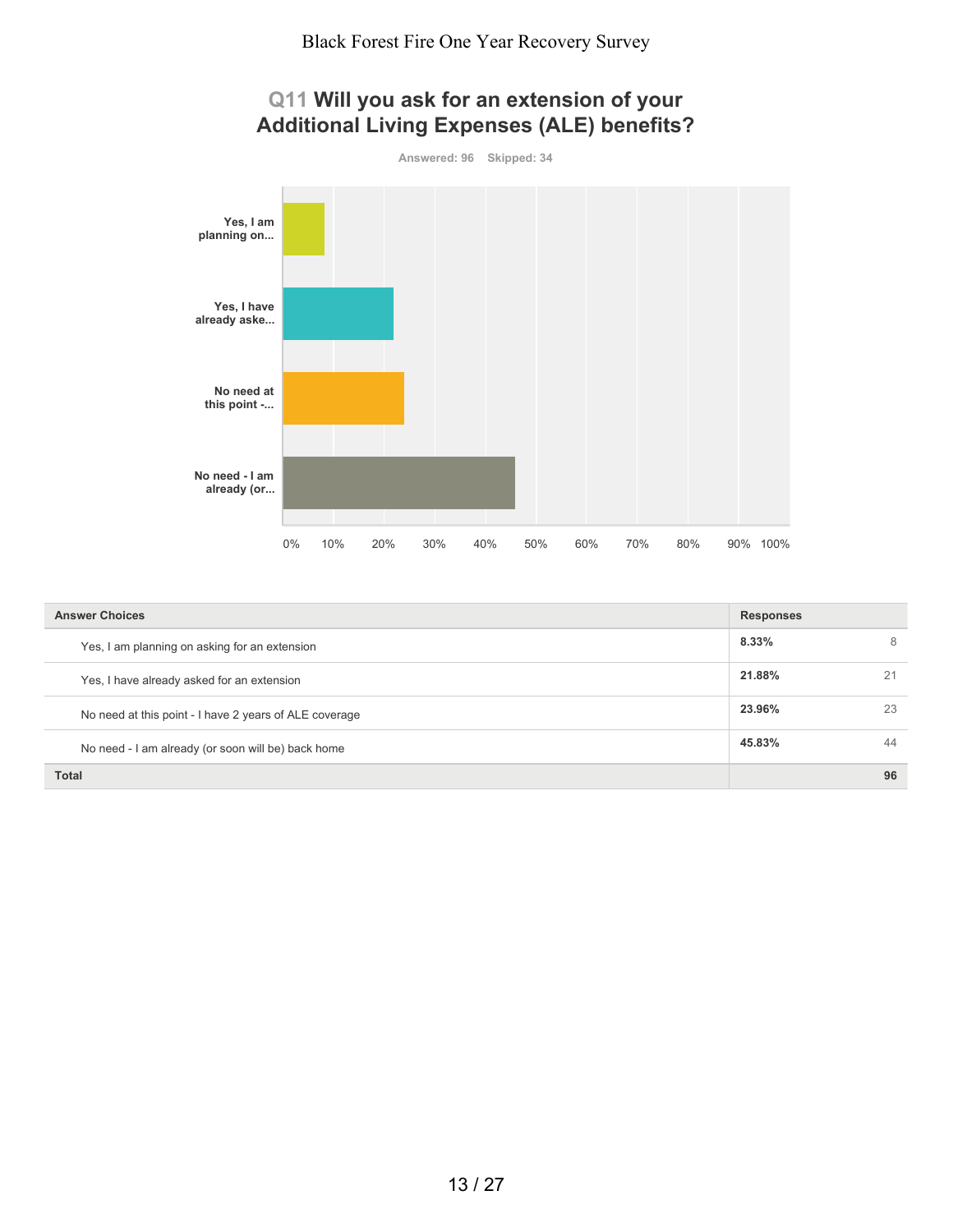#### **Q12 Do you have enough insurance on personal property/contents to replace everything that was damaged or lost?**



| <b>Answer Choices</b> | <b>Responses</b> |    |
|-----------------------|------------------|----|
| Yes                   | 40.63%           | 39 |
| No                    | 59.38%           | 57 |
| <b>Total</b>          |                  | 96 |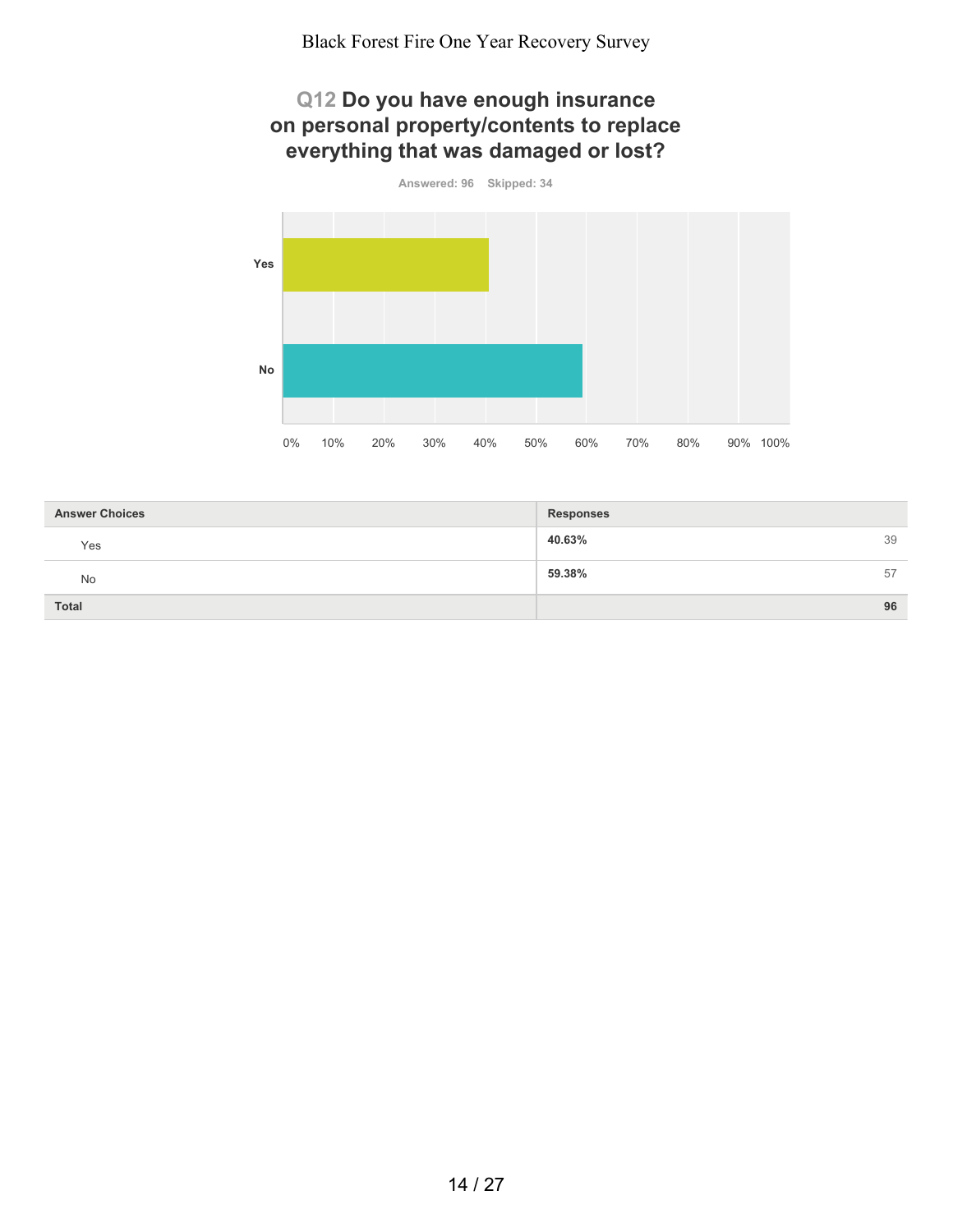#### **Q13 For your Contents/Personal Property, did your insurer do any of the following (check all that apply):**



| <b>Answer Choices</b>                                                                                                       | <b>Responses</b> |                |
|-----------------------------------------------------------------------------------------------------------------------------|------------------|----------------|
| Require you to list and describe every single damaged or destroyed item                                                     | 69.79%           | 67             |
| Require you to list when or where each item was obtained                                                                    | 40.63%           | 39             |
| Waive the requirement that you itemize your inventory                                                                       | 4.17%            | $\overline{4}$ |
| Allow you to do a less specific inventory with similar items grouped together (for example: Books, 50, Sheet sets, 5, etc.) | 44.79%           | 43             |
| Insist you submit your inventory on a specific form                                                                         | 30.21%           | 29             |
| Let you use your own inventory form                                                                                         | 29.17%           | 28             |
| Give you a time extension to complete your inventory or replace items                                                       | 21.88%           | 21             |
| Offer you a cash-out contents settlement to close this portion of your claim                                                | 21.88%           | 21             |
| Send a contents "specialist" to help you prepare your inventory                                                             | 18.75%           | 18             |
| <b>Total Respondents: 96</b>                                                                                                |                  |                |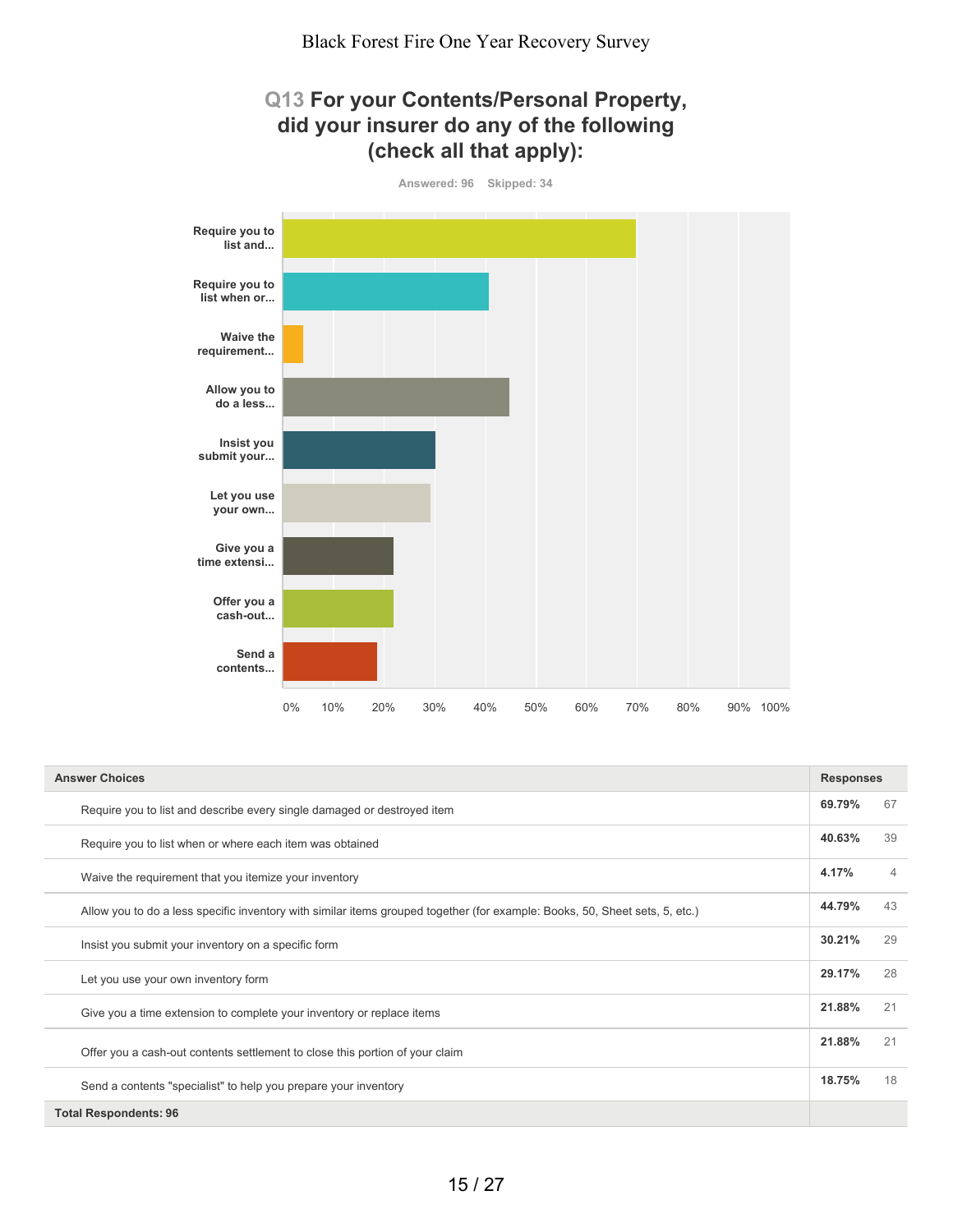#### **Q14 Did your insurance company explain "depreciation" and what you needed to do to collect full replacement cost on items they depreciated?**



| <b>Answer Choices</b> | <b>Responses</b> |
|-----------------------|------------------|
| Yes                   | 62<br>64.58%     |
| No                    | 23.96%<br>23     |
| N/A                   | 11.46%<br>11     |
| <b>Total</b>          | 96               |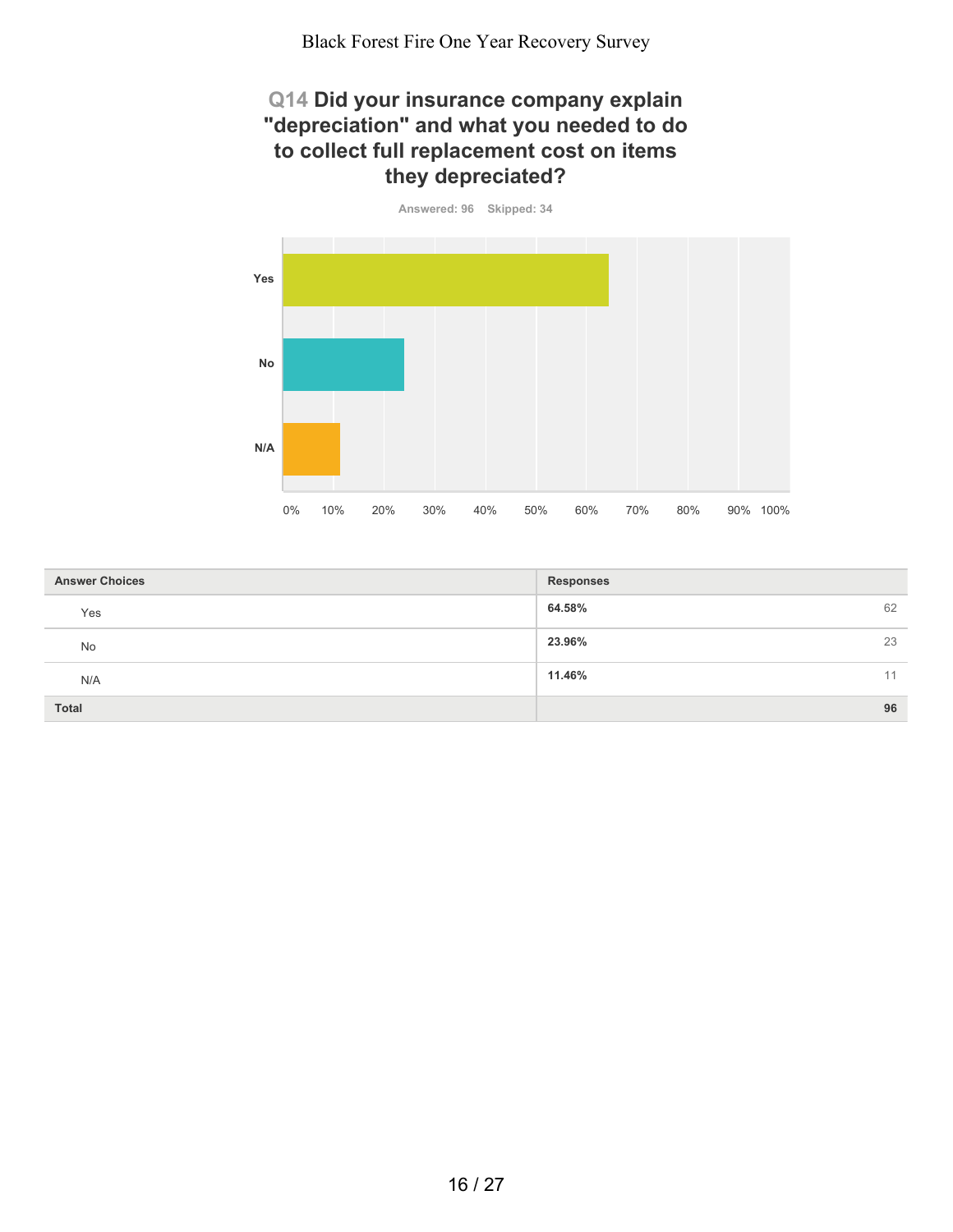#### **Q15 Have you experienced any of the following problems? Please check all that apply to you:**



| <b>Answer Choices</b>                                                                               | <b>Responses</b> |    |
|-----------------------------------------------------------------------------------------------------|------------------|----|
| It took a long time to get a current copy of my insurance policy                                    | 21.88%           | 21 |
| Delays in payment of policy benefits                                                                | 26.04%           | 25 |
| Delays in answering my questions and/or phone calls and/or emails                                   | 31.25%           | 30 |
| The insurance company/adjuster made a "lowball" settlement offer                                    | 22.92%           | 22 |
| The insurance company/adjuster brought in experts I didn't trust                                    | 8.33%            | 8  |
| The insurance company switched adjusters and we had to keep starting from scratch                   | 14.58%           | 14 |
| The insurance company/adjuster made me jump through too many hoops and wasted my time               | 22.92%           | 22 |
| The insurance company/adjuster forced me to hire their contractor but wouldn't back up his/her work | 1.04%            | 1  |
| I did not have any problems with my insurance claim or with the insurance company representatives   | 53.13%           | 51 |
| <b>Total Respondents: 96</b>                                                                        |                  |    |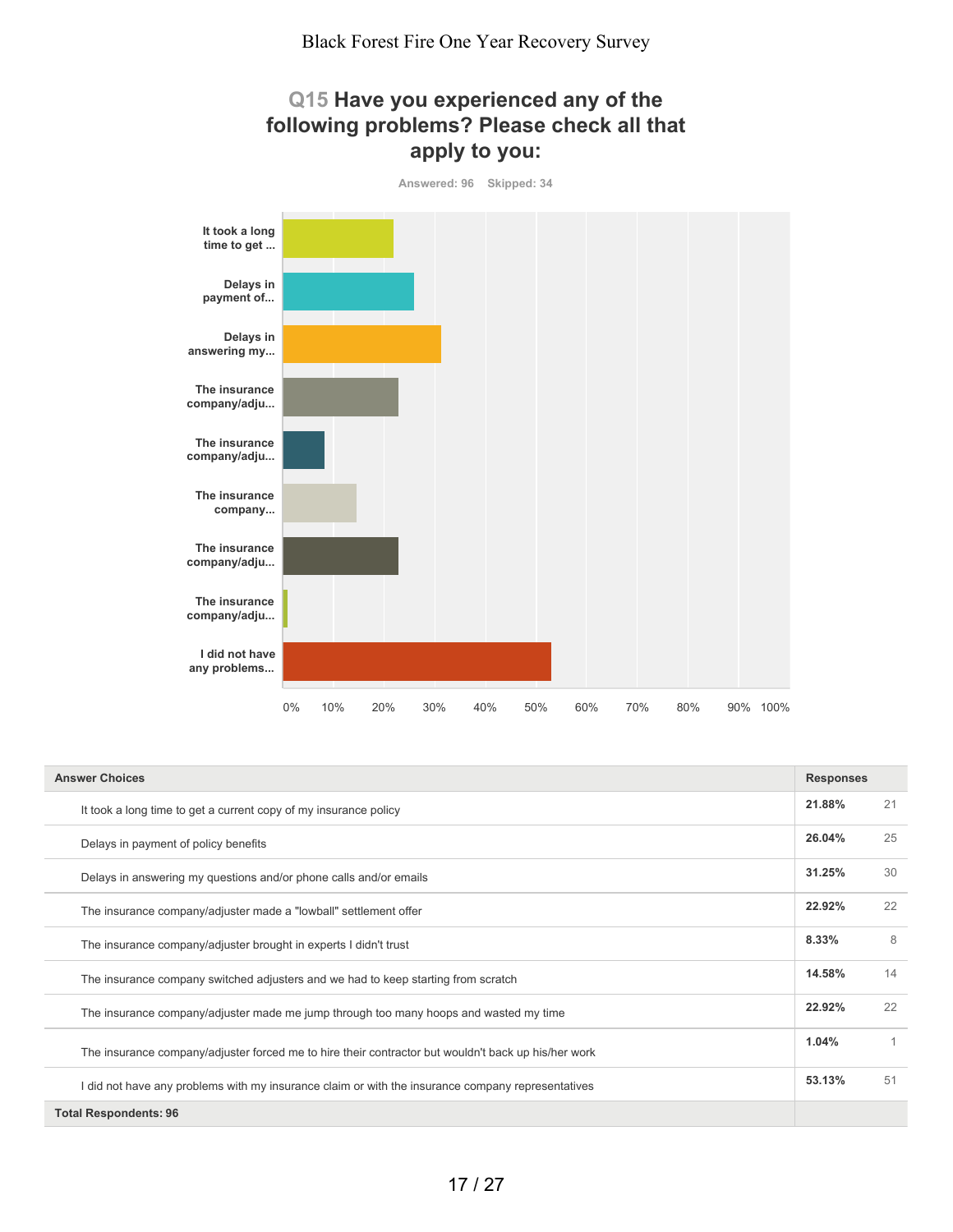#### **Q16 Have you filed a complaint about your insurer or adjuster (Request for Assistance "RFA") with the Colorado Division of Regulatory Agencies? ("DORA")**

**Answered: 96 Skipped: 34 No, I do not have any... No, I have a problem, but... Yes, I filed a complaint** 0% 10% 20% 30% 40% 50% 60% 70% 80% 90% 100%

| <b>Answer Choices</b>                                | <b>Responses</b> |                |
|------------------------------------------------------|------------------|----------------|
| No, I do not have any complaints                     | 64.58%           | 62             |
| No, I have a problem, but have not filed a complaint | 31.25%           | 30             |
| Yes, I filed a complaint                             | 4.17%            | $\overline{4}$ |
| <b>Total</b>                                         |                  | 96             |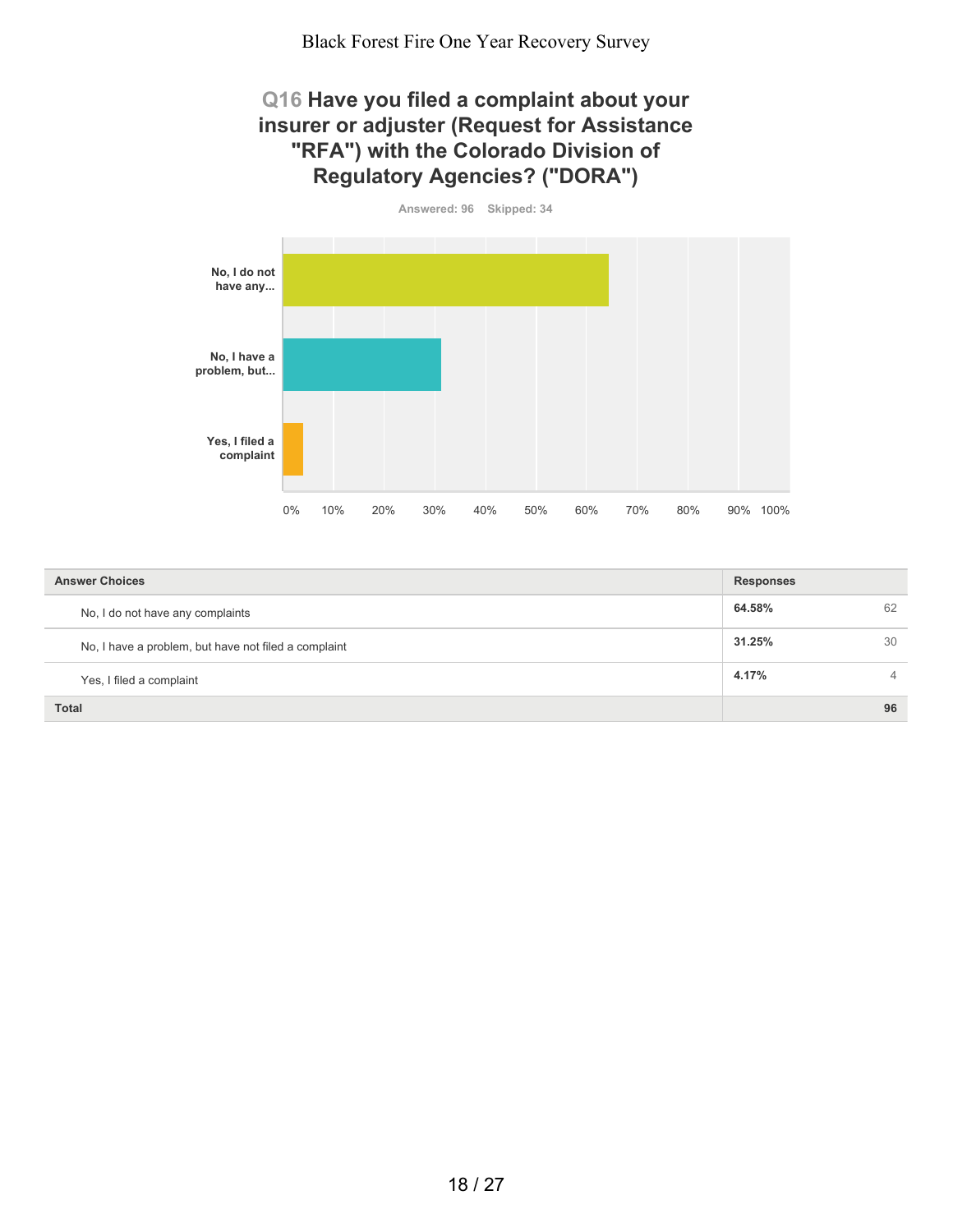

| <b>Answer Choices</b>                     | <b>Responses</b> |                |
|-------------------------------------------|------------------|----------------|
| <b>Hygienist/Air Quality Expert</b>       | 7.53%            | $\overline{7}$ |
| <b>Construction Cost Estimator</b>        | 6.45%            | 6              |
| <b>Structural Engineer</b>                | 5.38%            | 5              |
| Soil Engineer/Expert                      | 4.30%            | $\overline{4}$ |
| Contents/Personal Property Inventory Help | 4.30%            | $\overline{4}$ |
| Public Adjuster                           | 6.45%            | 6              |
| Appraiser                                 | 1.08%            | 1              |
| Attorney                                  | 3.23%            | 3              |
| Other                                     | 2.15%            | $\overline{2}$ |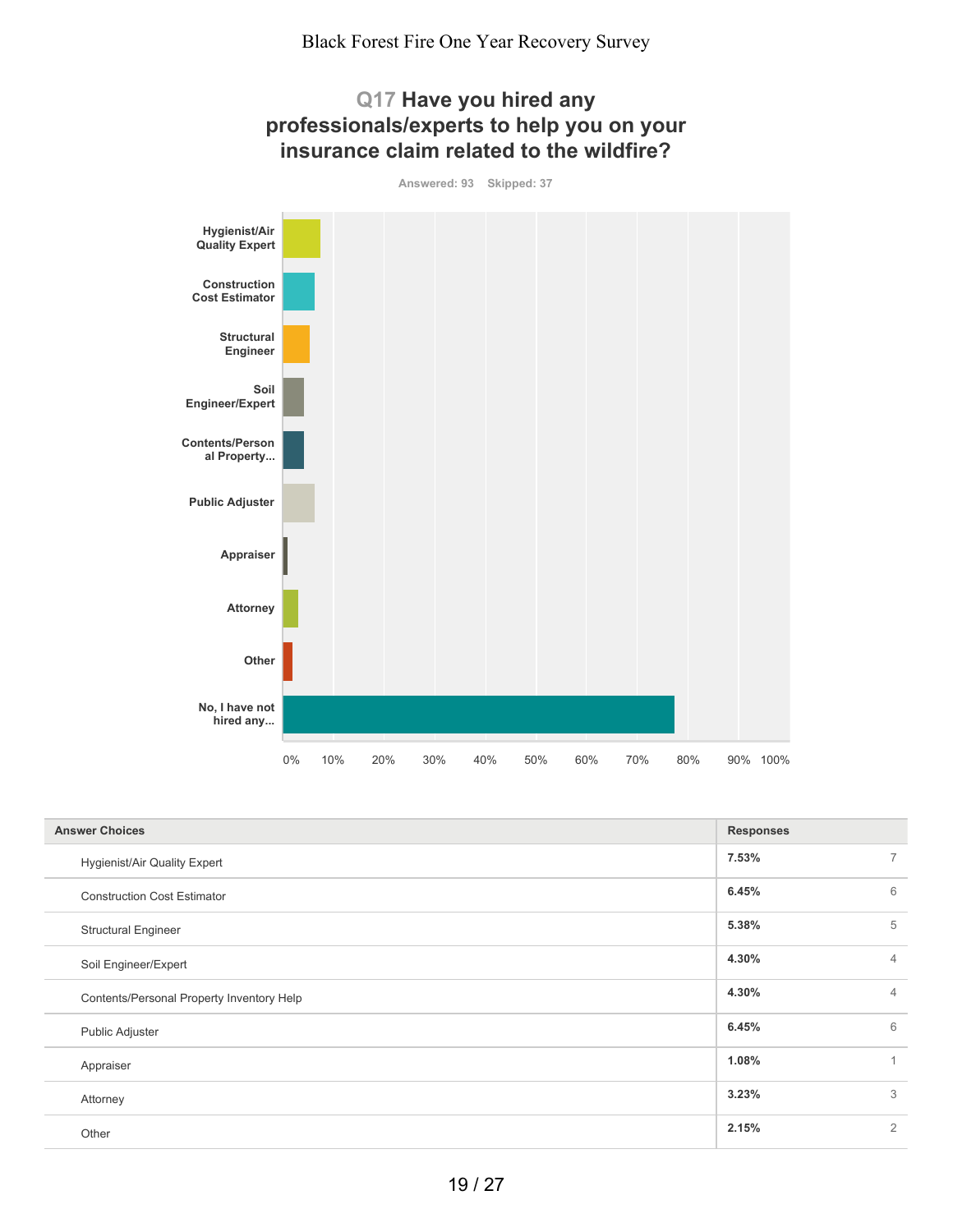| No, I have not hired any professionals or experts | 77.42% |  |
|---------------------------------------------------|--------|--|
| <b>Total Respondents: 93</b>                      |        |  |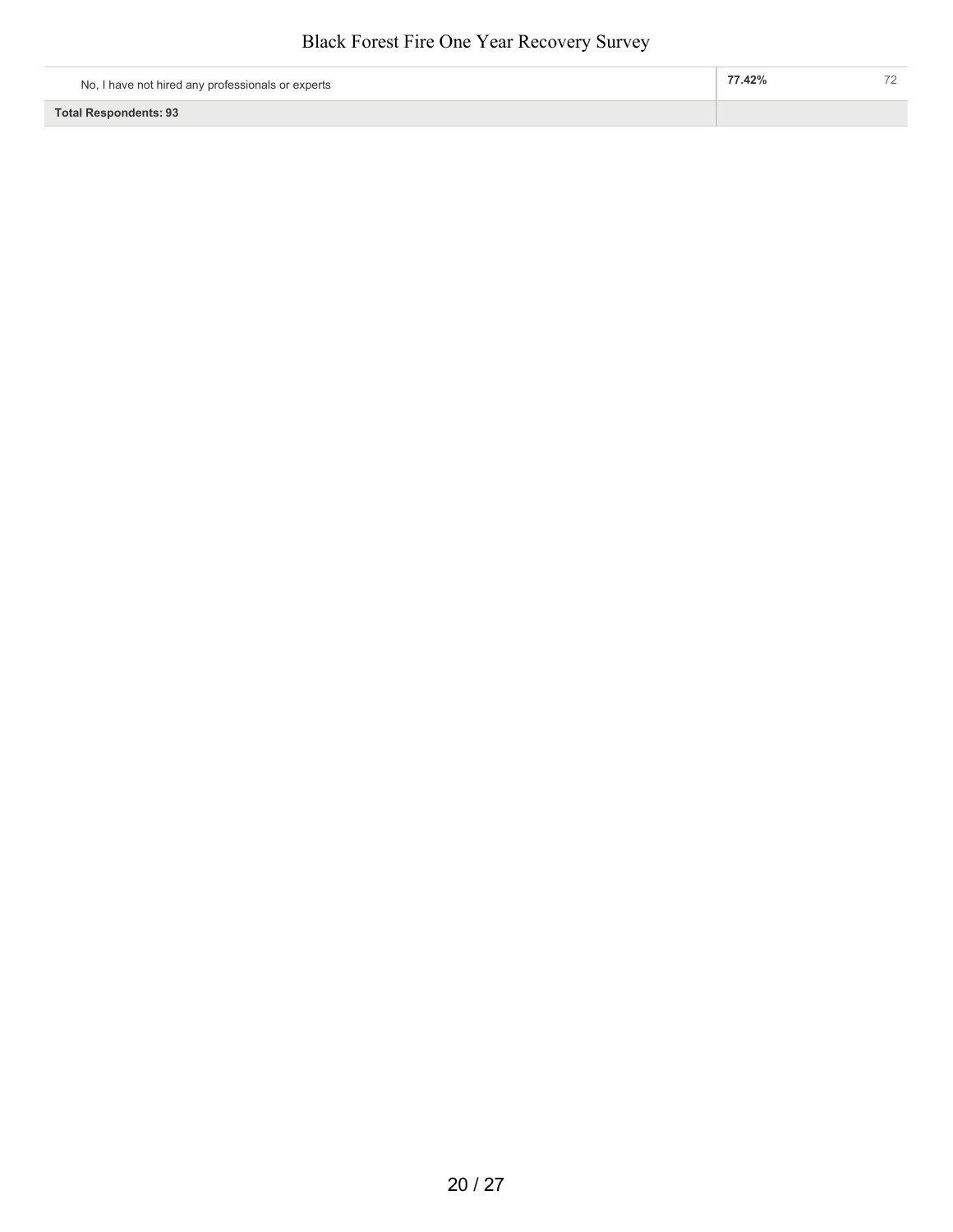#### **Q18 Which UP resources have you used to help navigate the insurance claim process? Please check all that apply.**



| <b>Answer Choices</b>                                                        | <b>Responses</b> |    |
|------------------------------------------------------------------------------|------------------|----|
| The Disaster Recovery Handbook and Household Inventory Guide ("yellow book") | 89.33%           | 67 |
| UP Roadmap to Recovery Flashdrive                                            | 44.00%           | 33 |
| UP Home Inventory Spreadsheet                                                | 37.33%           | 28 |
| Attended Roadmap to Recovery Meetings/Workshops                              | 81.33%           | 61 |
| Watched Recovery Workshops online                                            | 28.00%           | 21 |
| UP Tip Sheets/Publications from website                                      | 40.00%           | 30 |
| <b>Total Respondents: 75</b>                                                 |                  |    |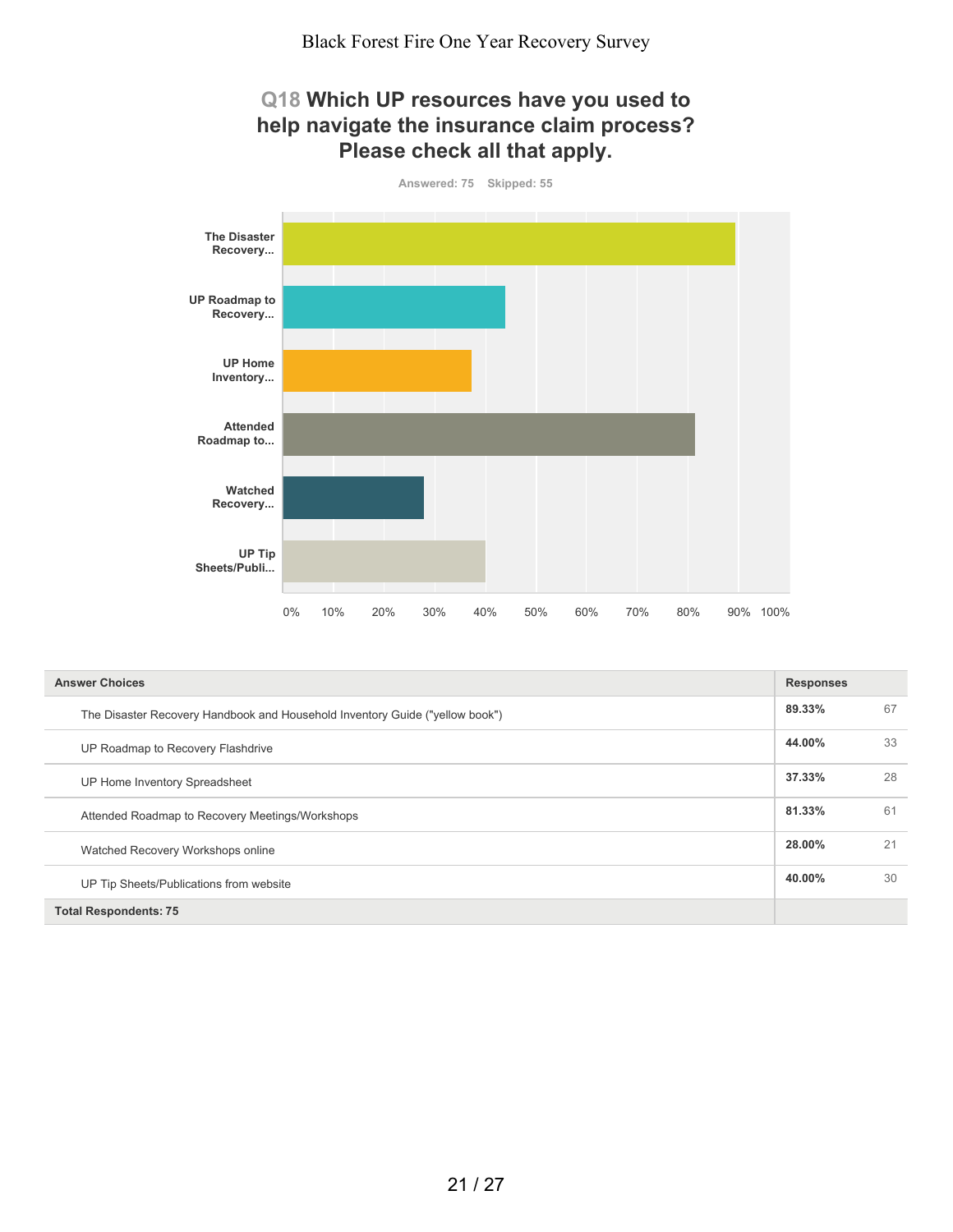#### **Q19 Was was information and claim help you received from United Policyholders helpful?**



| <b>Answer Choices</b>      | <b>Responses</b> |
|----------------------------|------------------|
| Yes                        | 77.89%<br>74     |
| No                         | 2.11%<br>2       |
| I did not receive any help | 20.00%<br>19     |
| <b>Total</b>               | 95               |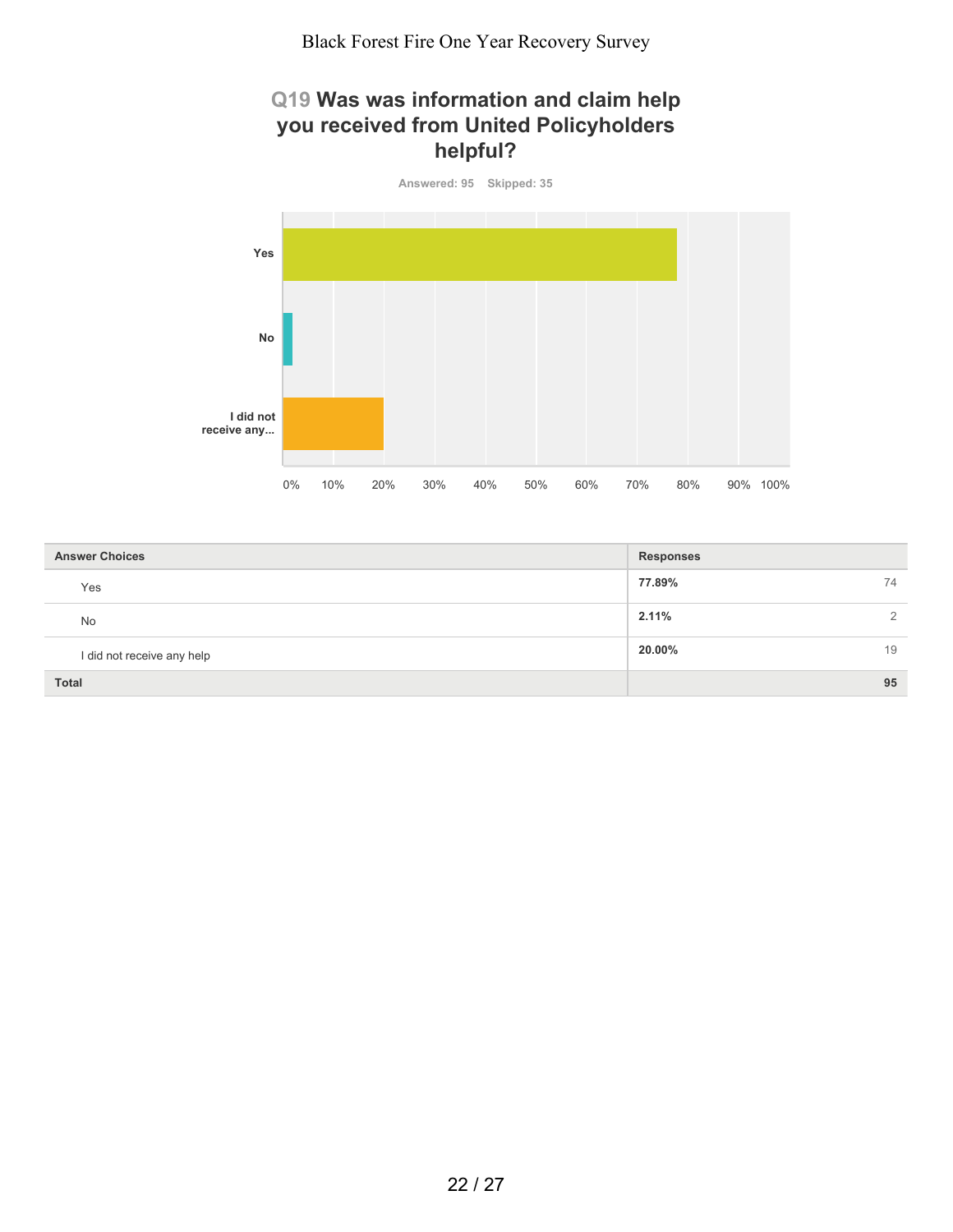

#### **Q20 Please let us know which workshops were most useful**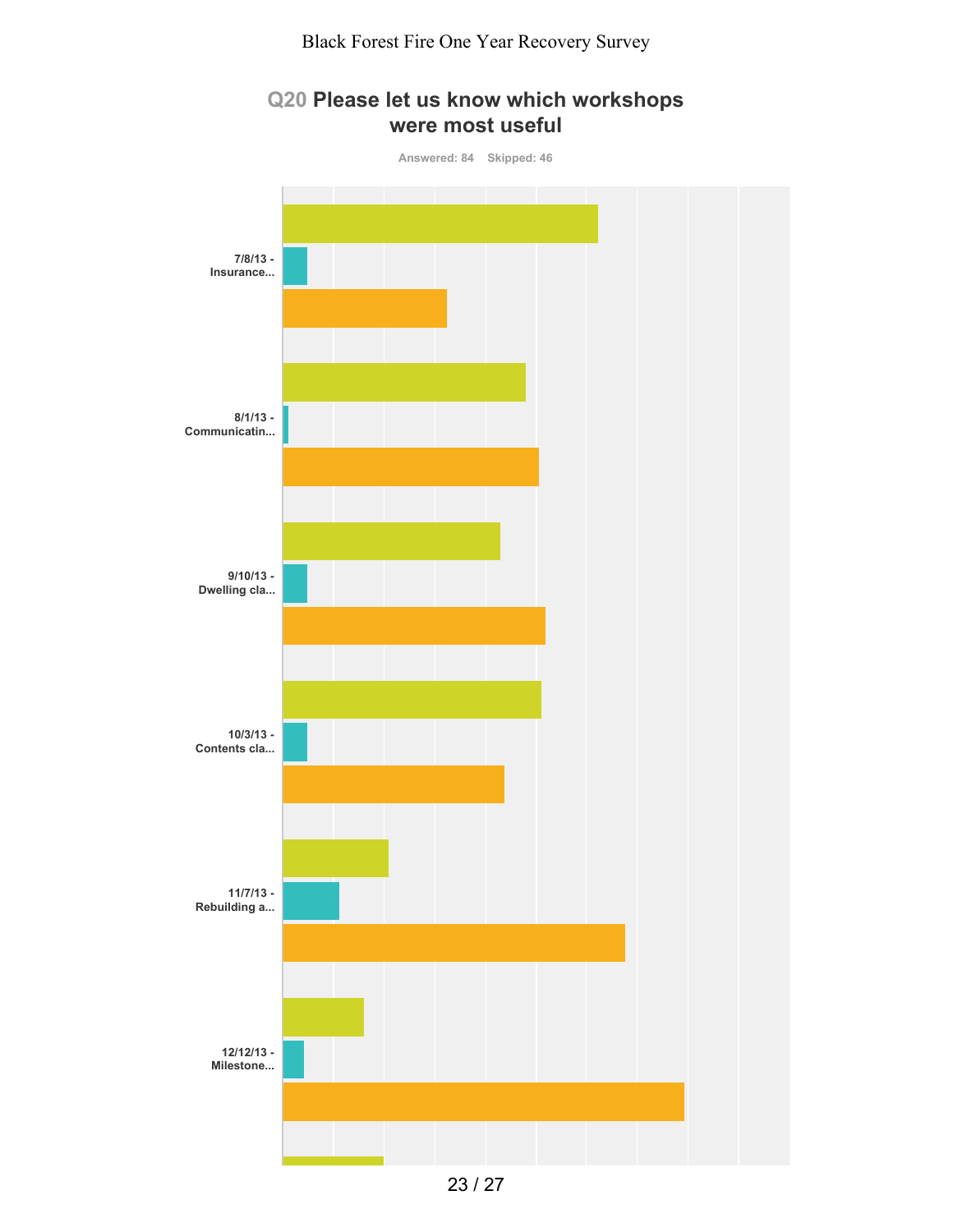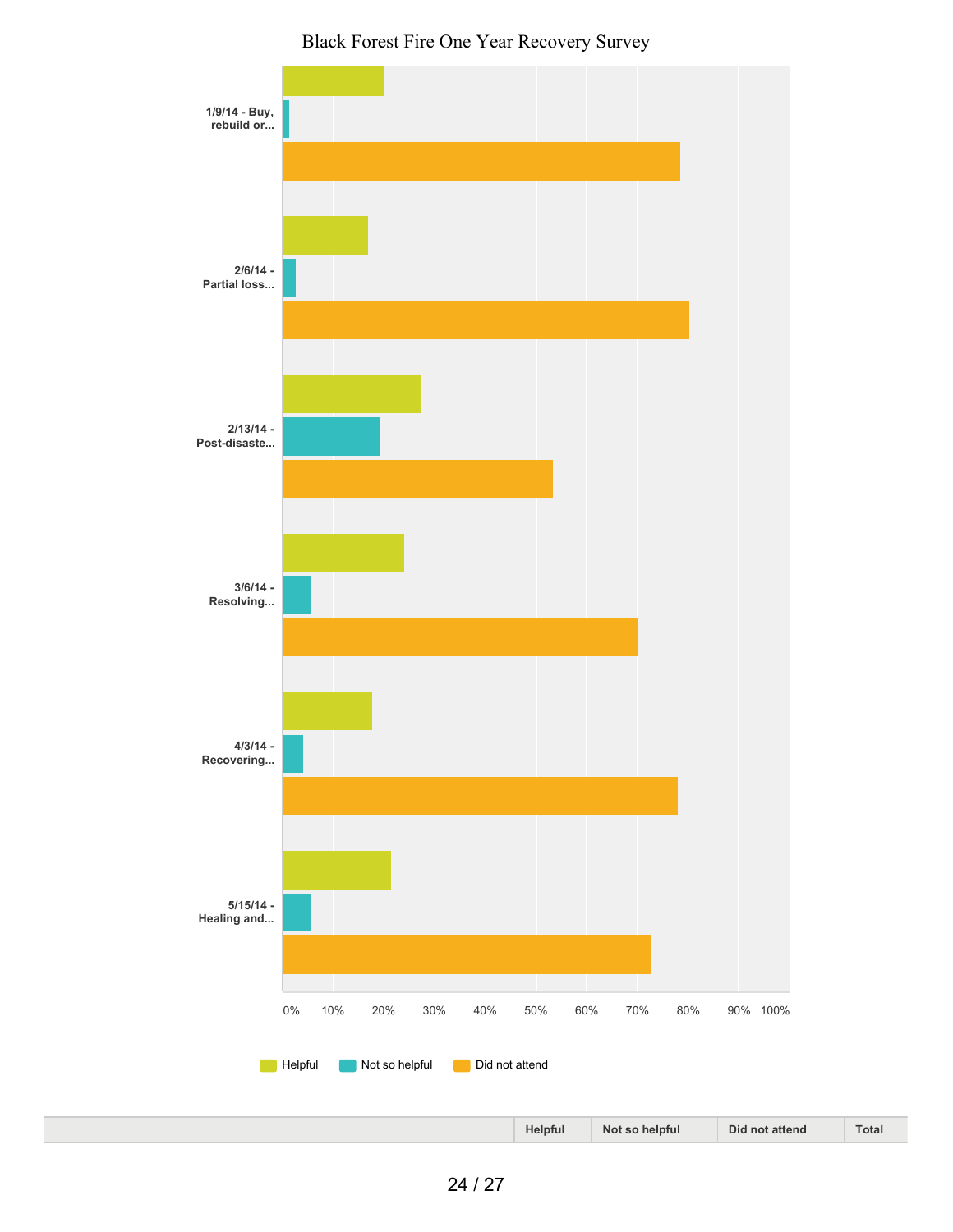| 7/8/13 - Insurance recovery orientation                        | 62.50%<br>50 | 5.00%<br>4            | 32.50%<br>26 | 80 |
|----------------------------------------------------------------|--------------|-----------------------|--------------|----|
| 8/1/13 - Communicating with your insurer                       | 48.05%<br>37 | 1.30%<br>1            | 50.65%<br>39 | 77 |
| 9/10/13 - Dwelling claim tips                                  | 43.04%<br>34 | 5.06%<br>4            | 51.90%<br>41 | 79 |
| 10/3/13 - Contents claim tips                                  | 51.25%<br>41 | 5.00%<br>4            | 43.75%<br>35 | 80 |
| 11/7/13 - Rebuilding and construction 101                      | 21.13%<br>15 | 11.27%<br>8           | 67.61%<br>48 | 71 |
| 12/12/13 - Milestone gathering (holiday workshop)              | 16.18%<br>11 | 4.41%<br>3            | 79.41%<br>54 | 68 |
| 1/9/14 - Buy, rebuild or "cash out"                            | 20.00%<br>14 | 1.43%<br>$\mathbf{1}$ | 78.57%<br>55 | 70 |
| 2/6/14 - Partial loss damage from smoke, ash and heat          | 16.90%<br>12 | 2.82%<br>2            | 80.28%<br>57 | 71 |
| 2/13/14 - Post-disaster income tax issues                      | 27.40%<br>20 | 19.18%<br>14          | 53.42%<br>39 | 73 |
| 3/6/14 - Resolving insurance claim disputes                    | 23.94%<br>17 | 5.63%<br>4            | 70.42%<br>50 | 71 |
| 4/3/14 - Recovering replacement cost and "held back" dollars   | 17.81%<br>13 | 4.11%<br>3            | 78.08%<br>57 | 73 |
| 5/15/14 - Healing and Dealing - 1 Year deadlines and decisions | 21.43%<br>15 | 5.71%<br>4            | 72.86%<br>51 | 70 |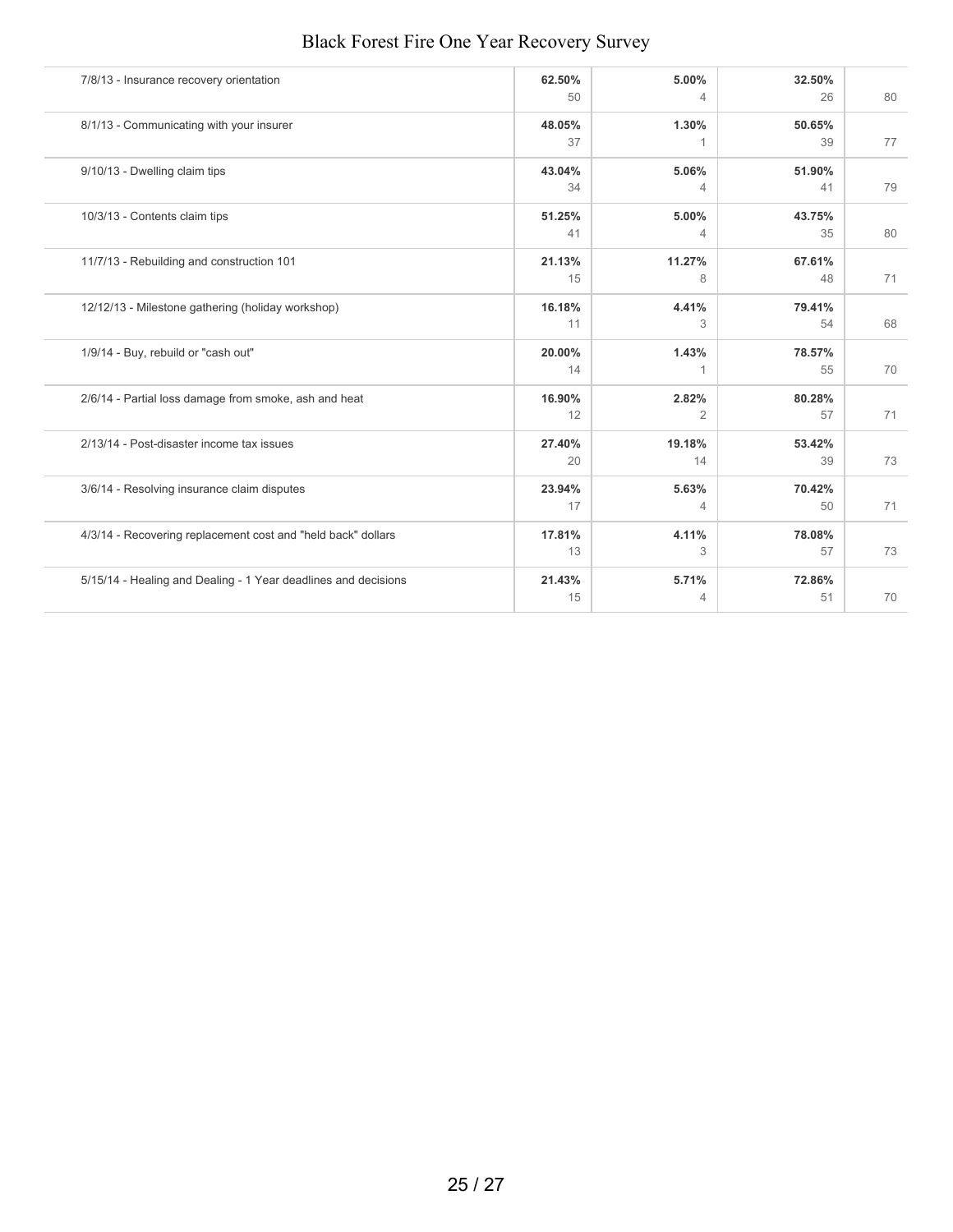## **Q21 Is there anything else you would like to share?**

**Answered: 58 Skipped: 72**